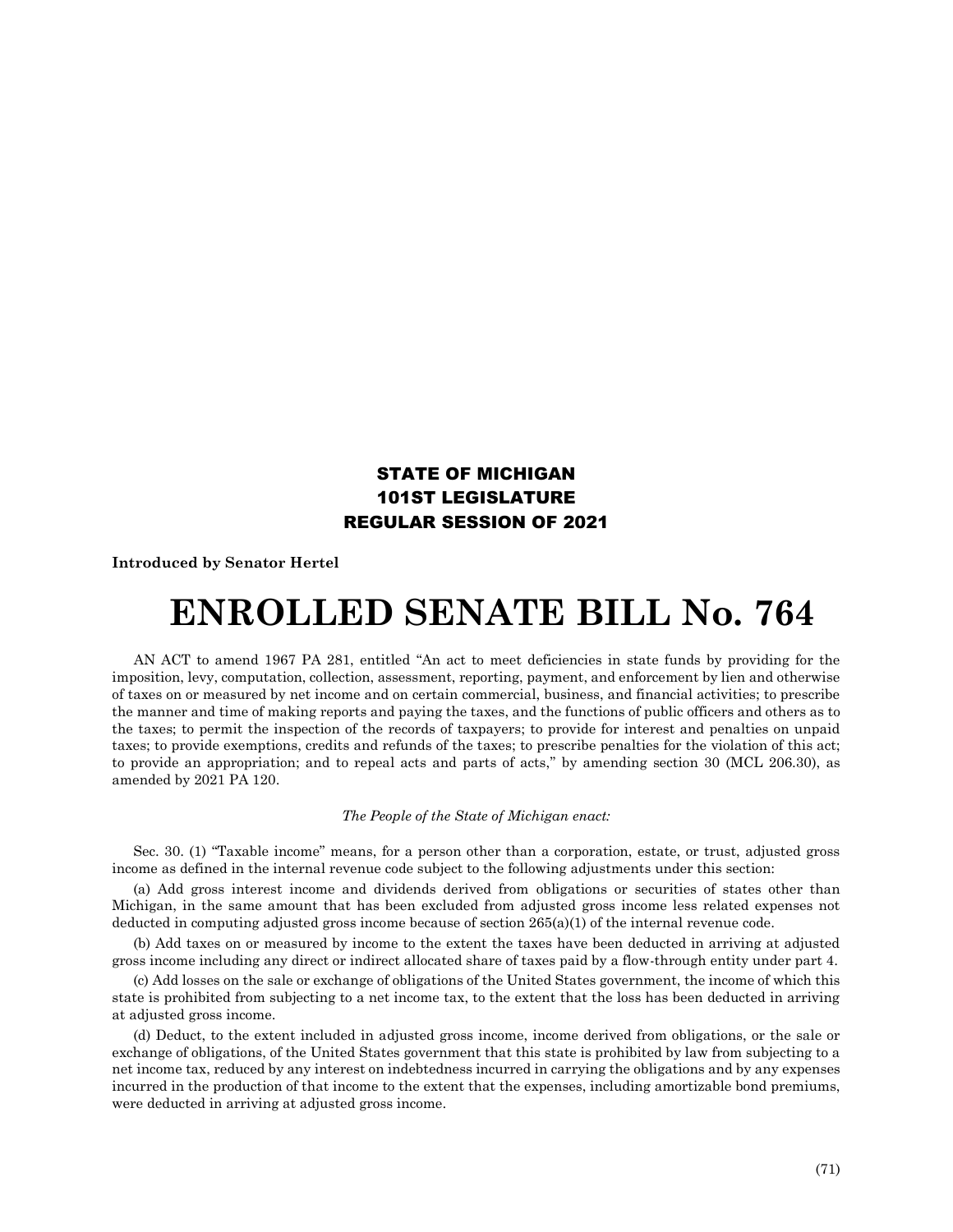(e) Deduct, to the extent included in adjusted gross income, the following:

(*i*) Compensation, including retirement or pension benefits, received for services in the Armed Forces of the United States.

(*ii*) Retirement or pension benefits under the railroad retirement act of 1974, 45 USC 231 to 231v.

(*iii*) Beginning January 1, 2012, retirement or pension benefits received for services in the Michigan National Guard.

(f) Deduct the following to the extent included in adjusted gross income subject to the limitations and restrictions set forth in subsection (9):

(*i*) Retirement or pension benefits received from a federal public retirement system or from a public retirement system of or created by this state or a political subdivision of this state.

(*ii*) Retirement or pension benefits received from a public retirement system of or created by another state or any of its political subdivisions if the income tax laws of the other state permit a similar deduction or exemption or a reciprocal deduction or exemption of a retirement or pension benefit received from a public retirement system of or created by this state or any of the political subdivisions of this state.

(*iii*) Social Security benefits as defined in section 86 of the internal revenue code.

(*iv*) Beginning on and after January 1, 2007, retirement or pension benefits not deductible under subparagraph (*i*) or subdivision (e) from any other retirement or pension system or benefits from a retirement annuity policy in which payments are made for life to a senior citizen, to a maximum of \$42,240.00 for a single return and \$84,480.00 for a joint return. The maximum amounts allowed under this subparagraph shall be reduced by the amount of the deduction for retirement or pension benefits claimed under subparagraph (*i*) or subdivision (e) and by the amount of a deduction claimed under subdivision (p). For the 2008 tax year and each tax year after 2008, the maximum amounts allowed under this subparagraph shall be adjusted by the percentage increase in the United States Consumer Price Index for the immediately preceding calendar year. The department shall annualize the amounts provided in this subparagraph as necessary.

(*v*) The amount determined to be the section 22 amount eligible for the elderly and the permanently and totally disabled credit provided in section 22 of the internal revenue code.

(g) Adjustments resulting from the application of section 271.

(h) Adjustments with respect to estate and trust income as provided in section 36.

(i) Adjustments resulting from the allocation and apportionment provisions of chapter 3.

(j) Deduct the following payments made by the taxpayer in the tax year:

(*i*) The amount of a charitable contribution made to the advance tuition payment fund created under section 9 of the Michigan education trust act, 1986 PA 316, MCL 390.1429.

(*ii*) The amount of payment made under an advance tuition payment contract as provided in the Michigan education trust act, 1986 PA 316, MCL 390.1421 to 390.1442.

(*iii*) The amount of payment made under a contract with a private sector investment manager that meets all of the following criteria:

(A) The contract is certified and approved by the board of directors of the Michigan education trust to provide equivalent benefits and rights to purchasers and beneficiaries as an advance tuition payment contract as described in subparagraph (*ii*).

(B) The contract applies only for a state institution of higher education as defined in the Michigan education trust act, 1986 PA 316, MCL 390.1421 to 390.1442, or a community or junior college in Michigan.

(C) The contract provides for enrollment by the contract's qualified beneficiary in not less than 4 years after the date on which the contract is entered into.

(D) The contract is entered into after either of the following:

(I) The purchaser has had his or her offer to enter into an advance tuition payment contract rejected by the board of directors of the Michigan education trust, if the board determines that the trust cannot accept an unlimited number of enrollees upon an actuarially sound basis.

(II) The board of directors of the Michigan education trust determines that the trust can accept an unlimited number of enrollees upon an actuarially sound basis.

(k) If an advance tuition payment contract under the Michigan education trust act, 1986 PA 316, MCL 390.1421 to 390.1442, or another contract for which the payment was deductible under subdivision (j) is terminated and the qualified beneficiary under that contract does not attend a university, college, junior or community college, or other institution of higher education, add the amount of a refund received by the taxpayer as a result of that termination or the amount of the deduction taken under subdivision (j) for payment made under that contract, whichever is less.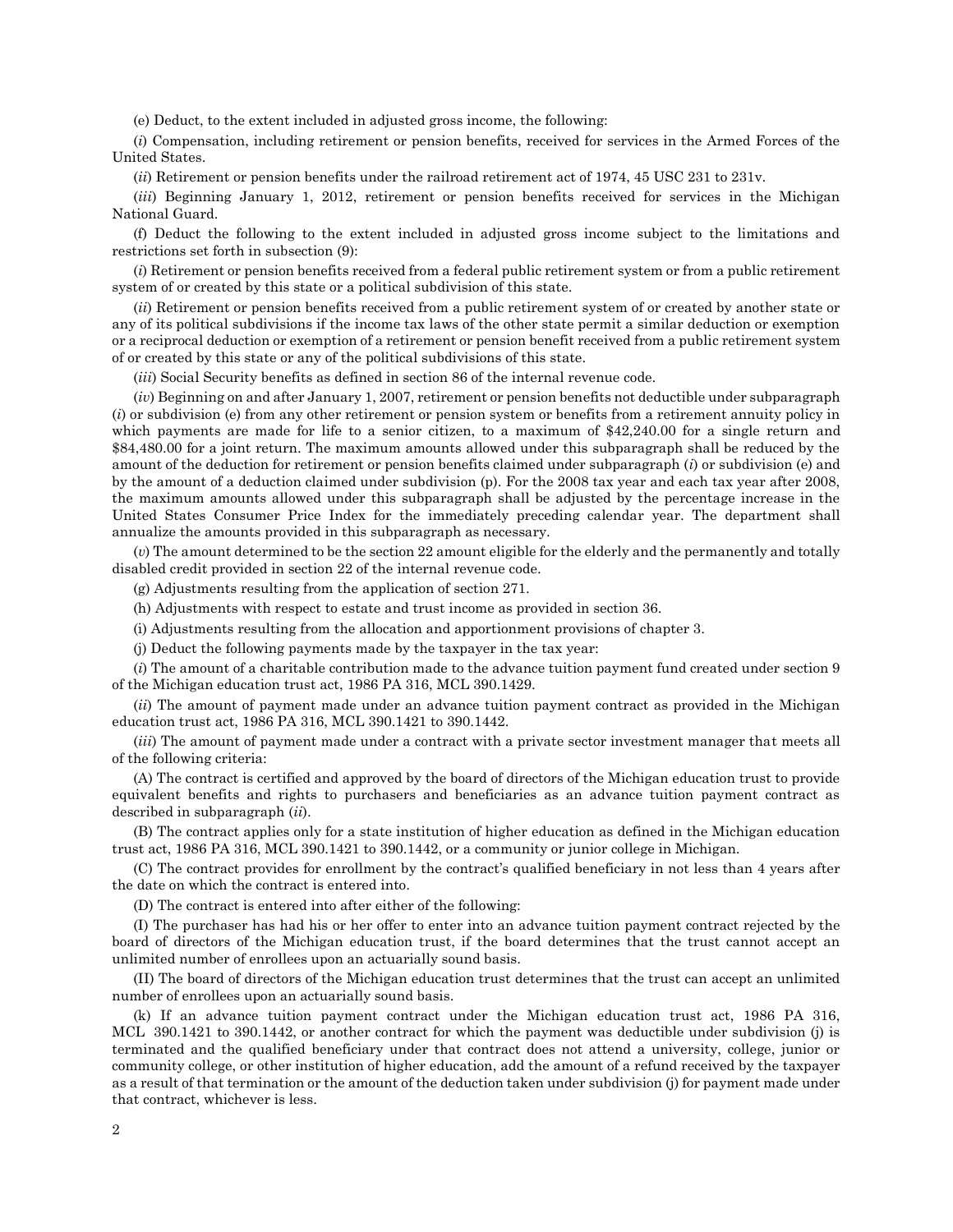(*l*) Deduct from the taxable income of a purchaser the amount included as income to the purchaser under the internal revenue code after the advance tuition payment contract entered into under the Michigan education trust act, 1986 PA 316, MCL 390.1421 to 390.1442, is terminated because the qualified beneficiary attends an institution of postsecondary education other than either a state institution of higher education or an institution of postsecondary education located outside this state with which a state institution of higher education has reciprocity.

(m) Add, to the extent deducted in determining adjusted gross income, the net operating loss deduction under section 172 of the internal revenue code.

(n) Deduct a net operating loss deduction for the taxable year as determined under section 172 of the internal revenue code subject to the modifications under section 172(b)(2) of the internal revenue code and subject to the allocation and apportionment provisions of chapter 3 for the taxable year in which the loss was incurred.

(o) Deduct, to the extent included in adjusted gross income, benefits from a discriminatory self-insurance medical expense reimbursement plan.

(p) Beginning on and after January 1, 2007, subject to any limitation provided in this subdivision, a taxpayer who is a senior citizen may deduct to the extent included in adjusted gross income, interest, dividends, and capital gains received in the tax year not to exceed \$9,420.00 for a single return and \$18,840.00 for a joint return. The maximum amounts allowed under this subdivision shall be reduced by the amount of a deduction claimed for retirement or pension benefits under subdivision (e) or a deduction claimed under subdivision (f)(*i*), (*ii*), (*iv*), or (*v*). For the 2008 tax year and each tax year after 2008, the maximum amounts allowed under this subdivision shall be adjusted by the percentage increase in the United States Consumer Price Index for the immediately preceding calendar year. The department shall annualize the amounts provided in this subdivision as necessary. Beginning January 1, 2012, the deduction under this subdivision is not available to a senior citizen born after 1945.

(q) Deduct, to the extent included in adjusted gross income, all of the following:

(*i*) The amount of a refund received in the tax year based on taxes paid under this part and any direct or indirect allocated share of a refund received by a flow-through entity under part 4.

(*ii*) The amount of a refund received in the tax year based on taxes paid under the city income tax act, 1964 PA 284, MCL 141.501 to 141.787.

(*iii*) The amount of a credit received in the tax year based on a claim filed under sections 520 and 522 to the extent that the taxes used to calculate the credit were not used to reduce adjusted gross income for a prior year.

(r) Add the amount paid by the state on behalf of the taxpayer in the tax year to repay the outstanding principal on a loan taken on which the taxpayer defaulted that was to fund an advance tuition payment contract entered into under the Michigan education trust act, 1986 PA 316, MCL 390.1421 to 390.1442, if the cost of the advance tuition payment contract was deducted under subdivision (j) and was financed with a Michigan education trust secured loan.

(s) Deduct, to the extent included in adjusted gross income, any amount, and any interest earned on that amount, received in the tax year by a taxpayer who is a Holocaust victim as a result of a settlement of claims against any entity or individual for any recovered asset pursuant to the German act regulating unresolved property claims, also known as Gesetz zur Regelung offener Vermogensfragen, as a result of the settlement of the action entitled *In re: Holocaust victim assets litigation*, CV-96-4849, CV-96-5161, and CV-97-0461 (E.D. NY), or as a result of any similar action if the income and interest are not commingled in any way with and are kept separate from all other funds and assets of the taxpayer. As used in this subdivision:

(*i*) "Holocaust victim" means a person, or the heir or beneficiary of that person, who was persecuted by Nazi Germany or any Axis regime during any period from 1933 to 1945.

(*ii*) "Recovered asset" means any asset of any type and any interest earned on that asset including, but not limited to, bank deposits, insurance proceeds, or artwork owned by a Holocaust victim during the period from 1920 to 1945, withheld from that Holocaust victim from and after 1945, and not recovered, returned, or otherwise compensated to the Holocaust victim until after 1993.

(t) Deduct all of the following:

(*i*) To the extent not deducted in determining adjusted gross income, contributions made by the taxpayer in the tax year less qualified withdrawals made in the tax year from education savings accounts, calculated on a per education savings account basis, pursuant to the Michigan education savings program act, 2000 PA 161, MCL 390.1471 to 390.1486, not to exceed a total deduction of \$5,000.00 for a single return or \$10,000.00 for a joint return per tax year. The amount calculated under this subparagraph for each education savings account shall not be less than zero.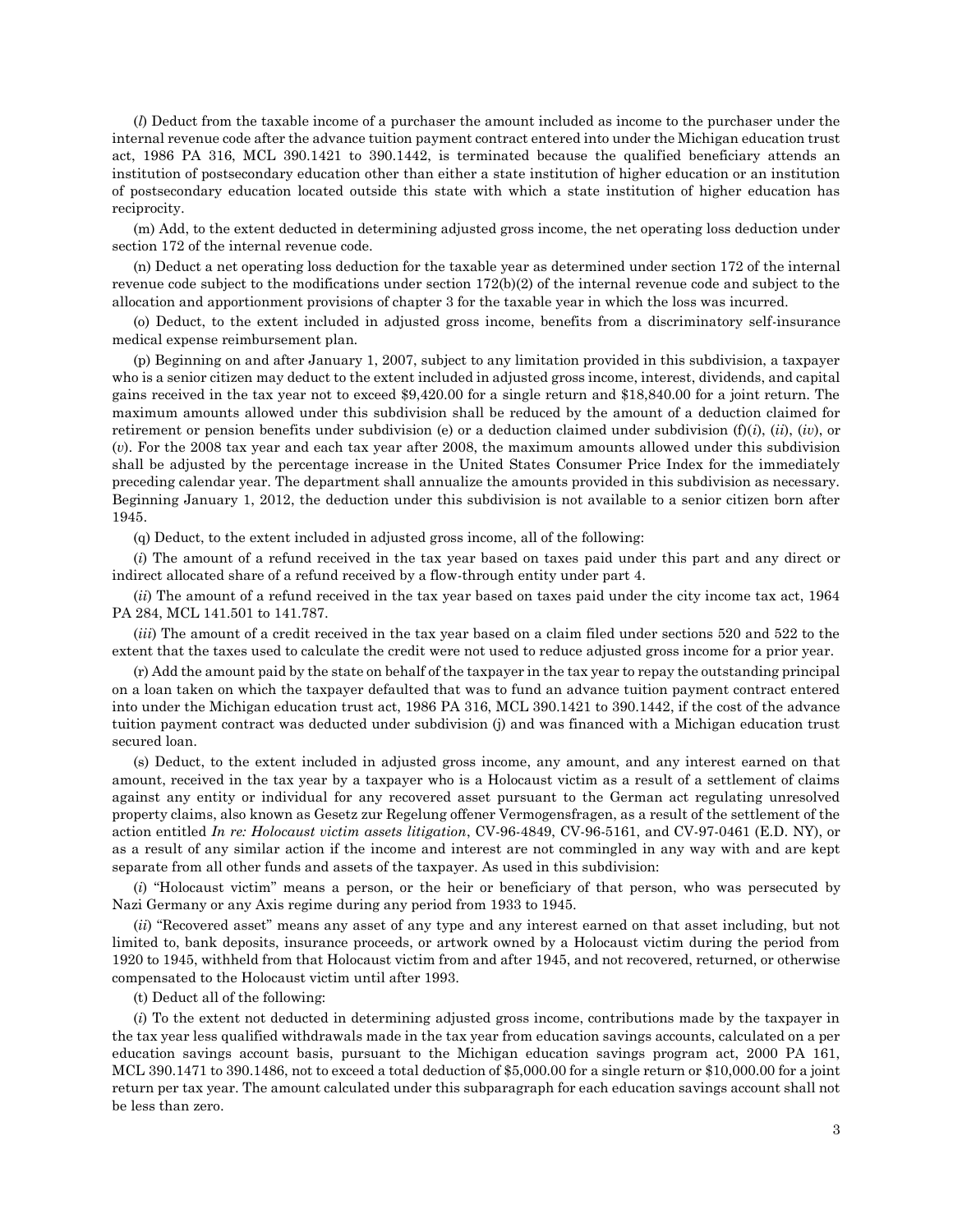(*ii*) To the extent included in adjusted gross income, interest earned in the tax year on the contributions to the taxpayer's education savings accounts if the contributions were deductible under subparagraph (*i*).

(*iii*) To the extent included in adjusted gross income, distributions that are qualified withdrawals from an education savings account to the designated beneficiary of that education savings account.

(u) Add, to the extent not included in adjusted gross income, the amount of money withdrawn by the taxpayer in the tax year from education savings accounts, not to exceed the total amount deducted under subdivision (t) in the tax year and all previous tax years, if the withdrawal was not a qualified withdrawal as provided in the Michigan education savings program act, 2000 PA 161, MCL 390.1471 to 390.1486. This subdivision does not apply to withdrawals that are less than the sum of all contributions made to an education savings account in all previous tax years for which no deduction was claimed under subdivision (t), less any contributions for which no deduction was claimed under subdivision (t) that were withdrawn in all previous tax years.

(v) A taxpayer who is a resident tribal member may deduct, to the extent included in adjusted gross income, all nonbusiness income earned or received in the tax year and during the period in which an agreement entered into between the taxpayer's tribe and this state pursuant to section 30c of 1941 PA 122, MCL 205.30c, is in full force and effect. As used in this subdivision:

(*i*) "Business income" means business income as defined in section 4 and apportioned under chapter 3.

(*ii*) "Nonbusiness income" means nonbusiness income as defined in section 14 and, to the extent not included in business income, all of the following:

(A) All income derived from wages whether the wages are earned within the agreement area or outside of the agreement area.

(B) All interest and passive dividends.

(C) All rents and royalties derived from real property located within the agreement area.

(D) All rents and royalties derived from tangible personal property, to the extent the personal property is utilized within the agreement area.

(E) Capital gains from the sale or exchange of real property located within the agreement area.

(F) Capital gains from the sale or exchange of tangible personal property located within the agreement area at the time of sale.

(G) Capital gains from the sale or exchange of intangible personal property.

(H) All pension income and benefits including, but not limited to, distributions from a 401(k) plan, individual retirement accounts under section 408 of the internal revenue code, or a defined contribution plan, or payments from a defined benefit plan.

(I) All per capita payments by the tribe to resident tribal members, without regard to the source of payment.

(J) All gaming winnings.

(*iii*) "Resident tribal member" means an individual who meets all of the following criteria:

(A) Is an enrolled member of a federally recognized tribe.

(B) The individual's tribe has an agreement with this state pursuant to section 30c of 1941 PA 122, MCL 205.30c, that is in full force and effect.

(C) The individual's principal place of residence is located within the agreement area as designated in the agreement under sub-subparagraph (B).

(w) Eliminate all of the following:

(*i*) Income from producing oil and gas to the extent included in adjusted gross income.

(*ii*) Expenses of producing oil and gas to the extent deducted in arriving at adjusted gross income.

(x) Deduct all of the following:

(*i*) To the extent not deducted in determining adjusted gross income, contributions made by the taxpayer in the tax year less qualified withdrawals made in the tax year from an ABLE savings account, pursuant to the Michigan achieving a better life experience (ABLE) program act, 2015 PA 160, MCL 206.981 to 206.997, not to exceed a total deduction of \$5,000.00 for a single return or \$10,000.00 for a joint return per tax year. The amount calculated under this subparagraph for an ABLE savings account shall not be less than zero.

(*ii*) To the extent included in adjusted gross income, interest earned in the tax year on the contributions to the taxpayer's ABLE savings account if the contributions were deductible under subparagraph (*i*).

(*iii*) To the extent included in adjusted gross income, distributions that are qualified withdrawals from an ABLE savings account to the designated beneficiary of that ABLE savings account.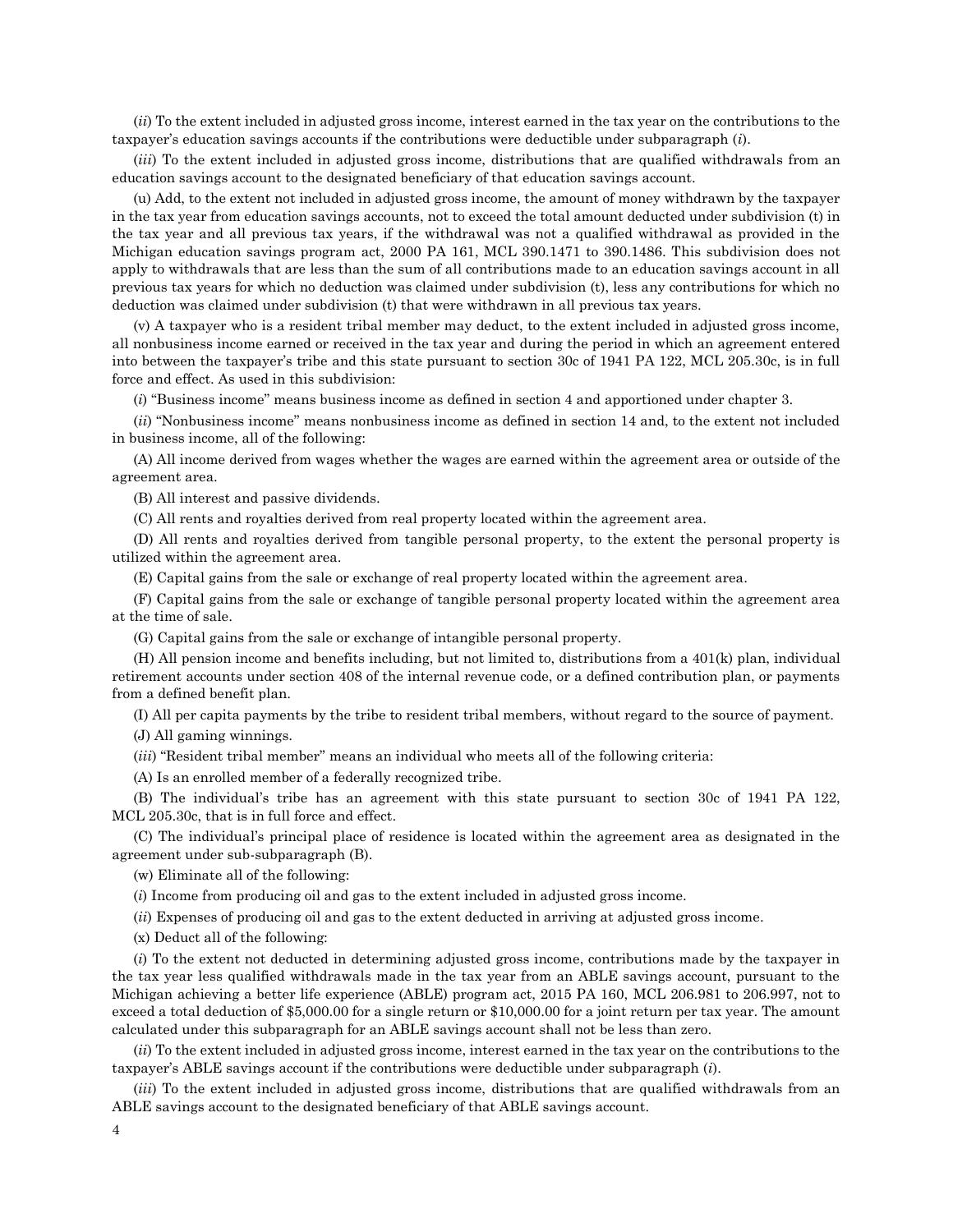(y) Add, to the extent not included in adjusted gross income, the amount of money withdrawn by the taxpayer in the tax year from an ABLE savings account, not to exceed the total amount deducted under subdivision (x) in the tax year and all previous tax years, if the withdrawal was not a qualified withdrawal as provided in the Michigan achieving a better life experience (ABLE) program act, 2015 PA 160, MCL 206.981 to 206.997. This subdivision does not apply to withdrawals that are less than the sum of all contributions made to an ABLE savings account in all previous tax years for which no deduction was claimed under subdivision (x), less any contributions for which no deduction was claimed under subdivision (x) that were withdrawn in all previous tax years.

(z) For tax years that begin after December 31, 2018, deduct, to the extent included in adjusted gross income, compensation received in the tax year pursuant to the wrongful imprisonment compensation act, 2016 PA 343, MCL 691.1751 to 691.1757.

(aa) For the 2016, 2017, 2018, and 2019 tax years and for each tax year that begins on and after January 1, 2025, a taxpayer who is a disabled veteran may deduct, to the extent included in adjusted gross income, income reported on a federal income tax form 1099-C that is attributable to the cancellation or discharge of a student loan by the United States Department of Education pursuant to the total and permanent disability discharge program, 34 CFR 685.213. As used in this subdivision, "disabled veteran" means an individual who meets either of the following criteria:

(*i*) Has been determined by the United States Department of Veterans Affairs to be permanently and totally disabled as a result of military service and entitled to veterans' benefits at the 100% rate.

(*ii*) Has been rated by the United States Department of Veterans Affairs as individually unemployable.

(bb) For tax years that begin on and after January 1, 2021, and subject to the limitation under this subdivision, deduct, to the extent not deducted in determining adjusted gross income, wagering losses deducted under section 165(d) of the internal revenue code on the taxpayer's federal income tax return for the same tax year. For a nonresident, only wagering losses that are attributable to wagering transactions placed at or through a casino or licensed race meeting located in this state may be deducted and must not exceed the gains on wagering transactions allocated to this state under section 110(2)(d). As used in this subdivision, "casino" and "licensed race meeting" mean those terms as defined in section 110.

(2) Except as otherwise provided in subsection (7) and section 30a, a personal exemption of \$3,700.00 multiplied by the number of personal and dependency exemptions shall be subtracted in the calculation that determines taxable income. The number of personal and dependency exemptions allowed shall be determined as follows:

(a) Each taxpayer may claim 1 personal exemption. However, if a joint return is not made by the taxpayer and his or her spouse, the taxpayer may claim a personal exemption for the spouse if the spouse, for the calendar year in which the taxable year of the taxpayer begins, does not have any gross income and is not the dependent of another taxpayer.

(b) A taxpayer may claim a dependency exemption for each individual who is a dependent of the taxpayer for the tax year.

(c) For tax years beginning on and after January 1, 2019, a taxpayer may claim an additional exemption under this subsection in the tax year for which the taxpayer has a certificate of stillbirth from the department of health and human services as provided under section 2834 of the public health code, 1978 PA 368, MCL 333.2834.

(3) Except as otherwise provided in subsection (7), a single additional exemption determined as follows shall be subtracted in the calculation that determines taxable income in each of the following circumstances:

(a) \$1,800.00 for each taxpayer and every dependent of the taxpayer who is a deaf person as defined in section 2 of the deaf persons' interpreters act, 1982 PA 204, MCL 393.502; a paraplegic, a quadriplegic, or a hemiplegic; a person who is blind as defined in section 504; or a person who is totally and permanently disabled as defined in section 522. When a dependent of a taxpayer files an annual return under this part, the taxpayer or dependent of the taxpayer, but not both, may claim the additional exemption allowed under this subdivision.

(b) For tax years beginning after 2007, \$250.00 for each taxpayer and every dependent of the taxpayer who is a qualified disabled veteran. When a dependent of a taxpayer files an annual return under this part, the taxpayer or dependent of the taxpayer, but not both, may claim the additional exemption allowed under this subdivision. As used in this subdivision:

(*i*) "Qualified disabled veteran" means a veteran with a service-connected disability.

(*ii*) "Service-connected disability" means a disability incurred or aggravated in the line of duty in the active military, naval, or air service as described in 38 USC 101(16).

(*iii*) "Veteran" means a person who served in the active military, naval, marine, coast guard, or air service and who was discharged or released from his or her service with an honorable or general discharge.

(4) An individual with respect to whom a deduction under subsection (2) is allowable to another taxpayer during the tax year is not entitled to an exemption for purposes of subsection (2), but may subtract \$1,500.00 in the calculation that determines taxable income for a tax year.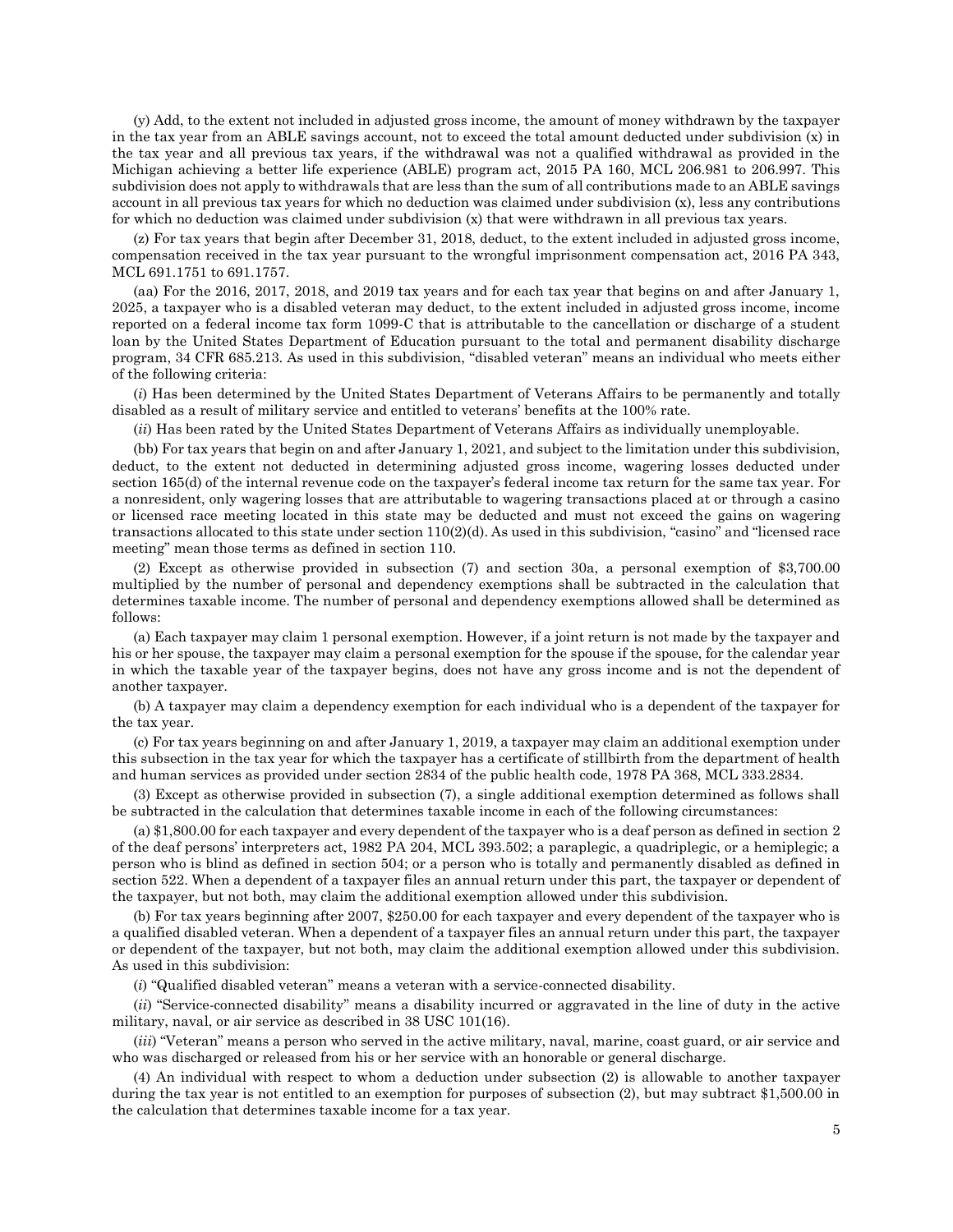(5) A nonresident or a part-year resident is allowed that proportion of an exemption or deduction allowed under subsection (2), (3), or (4) that the taxpayer's portion of adjusted gross income from Michigan sources bears to the taxpayer's total adjusted gross income.

(6) In calculating taxable income, a taxpayer shall not subtract from adjusted gross income the amount of prizes won by the taxpayer under the McCauley-Traxler-Law-Bowman-McNeely lottery act, 1972 PA 239, MCL 432.1 to 432.47.

(7) For each tax year beginning on and after January 1, 2013, the personal exemption allowed under subsection (2) shall be adjusted by multiplying the exemption for the tax year beginning in 2012 by a fraction, the numerator of which is the United States Consumer Price Index for the state fiscal year ending in the tax year prior to the tax year for which the adjustment is being made and the denominator of which is the United States Consumer Price Index for the 2010-2011 state fiscal year. For the 2022 tax year and each tax year after 2022, the adjusted amount determined under this subsection shall be increased by an additional \$600.00. The resultant product shall be rounded to the nearest \$100.00 increment. For each tax year, the exemptions allowed under subsection (3) shall be adjusted by multiplying the exemption amount under subsection (3) for the tax year by a fraction, the numerator of which is the United States Consumer Price Index for the state fiscal year ending the tax year prior to the tax year for which the adjustment is being made and the denominator of which is the United States Consumer Price Index for the 1998-1999 state fiscal year. The resultant product shall be rounded to the nearest \$100.00 increment.

(8) As used in this section, "retirement or pension benefits" means distributions from all of the following:

(a) Except as provided in subdivision (d), qualified pension trusts and annuity plans that qualify under section 401(a) of the internal revenue code, including all of the following:

(*i*) Plans for self-employed persons, commonly known as Keogh or HR10 plans.

(*ii*) Individual retirement accounts that qualify under section 408 of the internal revenue code if the distributions are not made until the participant has reached 59-1/2 years of age, except in the case of death, disability, or distributions described by section  $72(t)(2)(A)(iv)$  of the internal revenue code.

(*iii*) Employee annuities or tax-sheltered annuities purchased under section 403(b) of the internal revenue code by organizations exempt under section  $501(c)(3)$  of the internal revenue code, or by public school systems.

(*iv*) Distributions from a 401(k) plan attributable to employee contributions mandated by the plan or attributable to employer contributions.

(b) The following retirement and pension plans not qualified under the internal revenue code:

(*i*) Plans of the United States, state governments other than this state, and political subdivisions, agencies, or instrumentalities of this state.

(*ii*) Plans maintained by a church or a convention or association of churches.

(*iii*) All other unqualified pension plans that prescribe eligibility for retirement and predetermine contributions and benefits if the distributions are made from a pension trust.

(c) Retirement or pension benefits received by a surviving spouse if those benefits qualified for a deduction prior to the decedent's death. Benefits received by a surviving child are not deductible.

(d) Retirement and pension benefits do not include:

(*i*) Amounts received from a plan that allows the employee to set the amount of compensation to be deferred and does not prescribe retirement age or years of service. These plans include, but are not limited to, all of the following:

(A) Deferred compensation plans under section 457 of the internal revenue code.

(B) Distributions from plans under section 401(k) of the internal revenue code other than plans described in subdivision (a)(*iv*).

(C) Distributions from plans under section 403(b) of the internal revenue code other than plans described in subdivision (a)(*iii*).

(*ii*) Premature distributions paid on separation, withdrawal, or discontinuance of a plan prior to the earliest date the recipient could have retired under the provisions of the plan.

(*iii*) Payments received as an incentive to retire early unless the distributions are from a pension trust.

(9) In determining taxable income under this section, the following limitations and restrictions apply:

(a) For a person born before 1946, this subsection provides no additional restrictions or limitations under subsection (1)(f).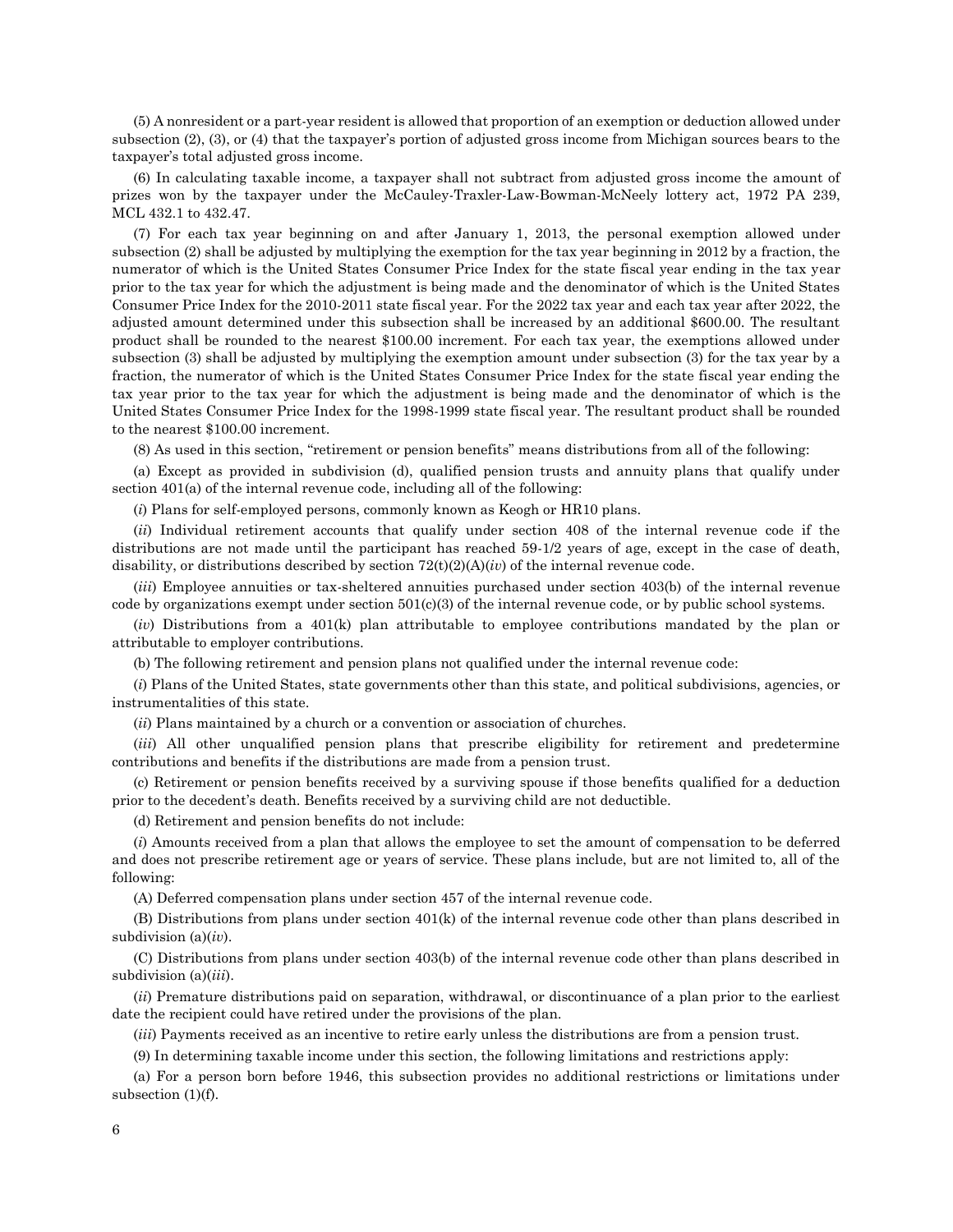(b) Except as otherwise provided in subdivision (c), for a person born in 1946 through 1952, the sum of the deductions under subsection (1)(f)(*i*), (*ii*), and (*iv*) is limited to \$20,000.00 for a single return and \$40,000.00 for a joint return. After that person reaches the age of 67, the deductions under subsection (1)(f)(*i*), (*ii*), and (*iv*) do not apply and that person is eligible for a deduction of \$20,000.00 for a single return and \$40,000.00 for a joint return, which deduction is available against all types of income and is not restricted to income from retirement or pension benefits. A person who takes the deduction under subsection (1)(e) is not eligible for the unrestricted deduction of \$20,000.00 for a single return and \$40,000.00 for a joint return under this subdivision.

(c) Beginning January 1, 2013 for a person born in 1946 through 1952 and beginning January 1, 2018 for a person born after 1945 who has retired as of January 1, 2013, if that person receives retirement or pension benefits from employment with a governmental agency that was not covered by the federal social security act, chapter 531, 49 Stat 620, the sum of the deductions under subsection  $(1)(f)(i)$ ,  $(ii)$ , and  $(iv)$  is limited to \$35,000.00 for a single return and, except as otherwise provided under this subdivision, \$55,000.00 for a joint return. If both spouses filing a joint return receive retirement or pension benefits from employment with a governmental agency that was not covered by the federal social security act, chapter 531, 49 Stat 620, the sum of the deductions under subsection  $(1)(f)(i)$ ,  $(ii)$ , and  $(iv)$  is limited to \$70,000.00 for a joint return. After that person reaches the age of 67, the deductions under subsection  $(1)(f)(i)$ ,  $(ii)$ , and  $(iv)$  do not apply and that person is eligible for a deduction of \$35,000.00 for a single return and \$55,000.00 for a joint return, or \$70,000.00 for a joint return if applicable, which deduction is available against all types of income and is not restricted to income from retirement or pension benefits. A person who takes the deduction under subsection (1)(e) is not eligible for the unrestricted deduction of \$35,000.00 for a single return and \$55,000.00 for a joint return, or \$70,000.00 for a joint return if applicable, under this subdivision.

(d) Except as otherwise provided under subdivision (c) for a person who was retired as of January 1, 2013, for a person born after 1952 who has reached the age of 62 through 66 years of age and who receives retirement or pension benefits from employment with a governmental agency that was not covered by the federal social security act, chapter 531, 49 Stat 620, the sum of the deductions under subsection  $(1)(f)(i)$ ,  $(ii)$ , and  $(iv)$  is limited to \$15,000.00 for a single return and, except as otherwise provided under this subdivision, \$15,000.00 for a joint return. If both spouses filing a joint return receive retirement or pension benefits from employment with a governmental agency that was not covered by the federal social security act, chapter 531, 49 Stat 620, the sum of the deductions under subsection  $(1)(f)(i)$ ,  $(ii)$ , and  $(iv)$  is limited to \$30,000.00 for a joint return.

(e) Except as otherwise provided under subdivision (c) or (d), for a person born after 1952, the deduction under subsection  $(1)(f)(i)$ ,  $(ii)$ , or  $(iv)$  does not apply. When that person reaches the age of 67, that person is eligible for a deduction of \$20,000.00 for a single return and \$40,000.00 for a joint return, which deduction is available against all types of income and is not restricted to income from retirement or pension benefits. If a person takes the deduction of \$20,000.00 for a single return and \$40,000.00 for a joint return, that person shall not take the deduction under subsection (1)(f)(*iii*) and shall not take the personal exemption under subsection (2). That person may elect not to take the deduction of \$20,000.00 for a single return and \$40,000.00 for a joint return and elect to take the deduction under subsection  $(1)(f)(iii)$  and the personal exemption under subsection  $(2)$  if that election would reduce that person's tax liability. A person who takes the deduction under subsection (1)(e) is not eligible for the unrestricted deduction of \$20,000.00 for a single return and \$40,000.00 for a joint return under this subdivision.

(f) For a joint return, the limitations and restrictions in this subsection shall be applied based on the date of birth of the older spouse filing the joint return. If a deduction under subsection (1)(f) was claimed on a joint return for a tax year in which a spouse died and the surviving spouse has not remarried since the death of that spouse, the surviving spouse is entitled to claim the deduction under subsection (1)(f) in subsequent tax years subject to the same restrictions and limitations, for a single return, that would have applied based on the date of birth of the older of the 2 spouses. For tax years beginning after December 31, 2019, a surviving spouse born after 1945 who has reached the age of 67 and has not remarried since the death of that spouse may elect to take the deduction that is available against all types of income subject to the same limitations and restrictions as provided under this subsection based on the surviving spouse's date of birth instead of taking the deduction allowed under subsection (1)(f), for a single return, based on the date of birth of the older spouse.

(10) As used in this section:

- (a) "Oil and gas" means oil and gas subject to severance tax under 1929 PA 48, MCL 205.301 to 205.317.
- (b) "Senior citizen" means that term as defined in section 514.

(c) "United States Consumer Price Index" means the United States Consumer Price Index for all urban consumers as defined and reported by the United States Department of Labor, Bureau of Labor Statistics.